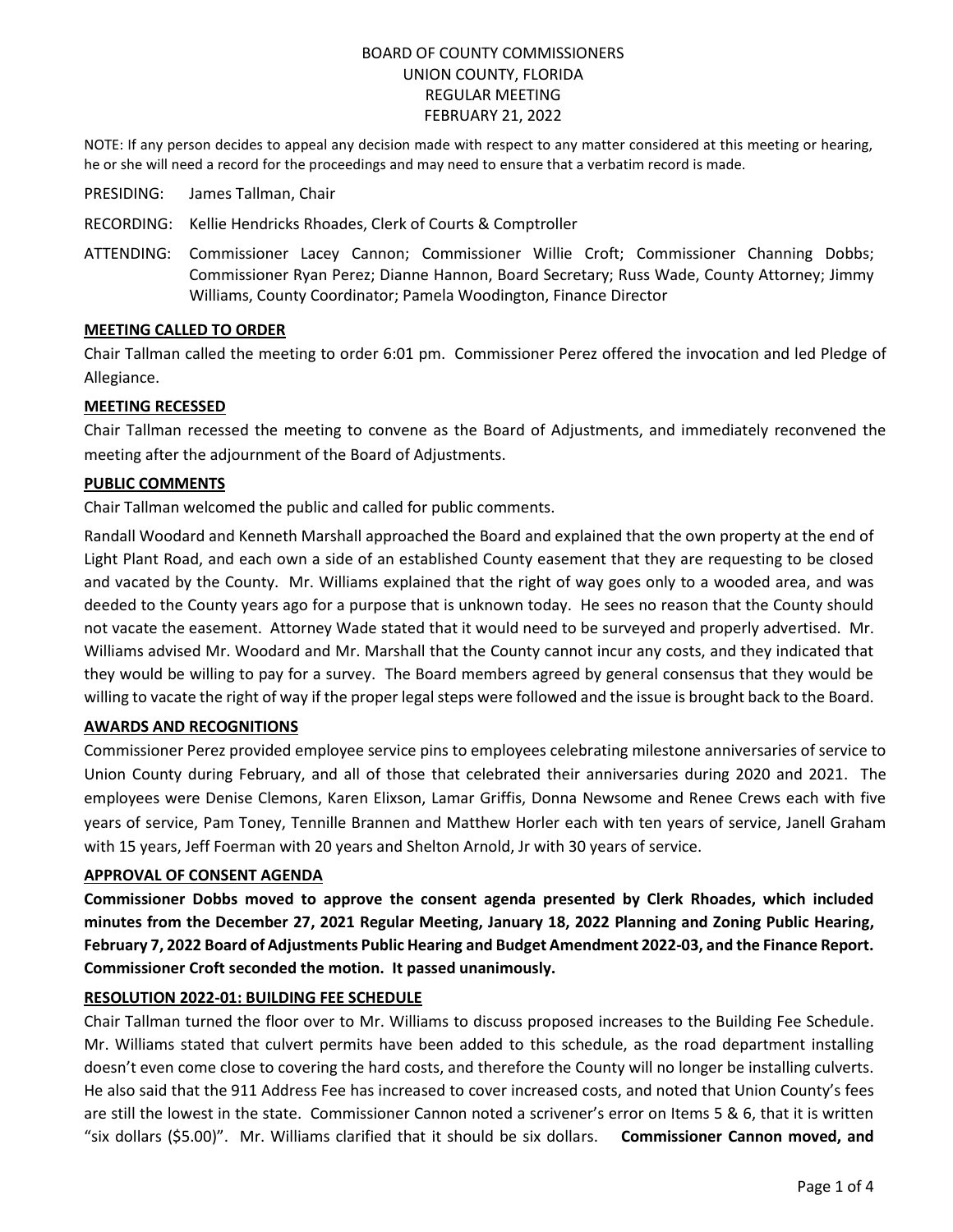# **Commissioner Perez seconded, to approve Resolution 22-01 with the correction of the scrivener's error to be six dollars in Items 5 & 6. The motion passed unanimously.**

# **AGREEMENT WITH UF-IFAS**

Chair Tallman asked Mr. Williams to explain the item. Mr. Williams answered that UF has proposed the 4H Program Assistant be filled with an Extension Agent. Commissioner Cannon expressed disagreement with the decision and concerns that requiring a bachelor's degree removes many good candidates from qualification, and would rather hire someone with better work experience than a bachelor's degree. He also stated that the County would make final hiring decisions. Clerk Rhoades asked if there was an updated agreement, and Dr. Simonne answered that there is no agreement, but simply a change to the County's cost share to be \$12,000 for the current extension agent, and \$14,000 for the 4-H Program Agent. **Commissioner Dobbs moved, and Commissioner Perez seconded, to accept the proposed funding amounts, effective March 15, 2022. The motion passed unanimously.**  Commissioner Cannon reiterated that adding a 4-H Agent isn't the same as the current situation, and expressed that if a good candidate isn't found with the current requirements, he will insist that it be readdressed.

## **RESOLUTION 22-02: CLOSING JIM STREET**

**Commissioner Cannon moved to adopt Resolution 22-02, closing Jim Street, and Commissioner Croft seconded the motion. It passed unanimously.**

# **AGREEMENT WITH FLORIDA CROWN WORKFORCE**

Commissioner Perez stated that he and other members of the Florida Crown Board are in agreement that Union County is not getting good service from this organization, and recommended not passing the agreement at this time. The Board agreed by general consent to table the matter.

## **REPORT FROM COUNTY COORDINATOR**

# **ORDINANCE 22-02: EMERGENCY FIRE SURTAX**

It was noted that the Ordinance was properly advertised, and Attorney Wade read the header of the Ordinance, and noted that it had been sent to the Department of Revenue and their recommended changes were incorporated. Mr. Williams noted that passing this ordinance is necessary for the study required from the Office of Program Policy Analysis and Government Accountability (OPPAGA). **Commissioner Dobbs moved to pass Ordinance 22-02, and Commissioner Croft seconded the motion. It passed unanimously.**

# **OTHER BUSINESS**

Mr. Williams reported the Board appointed North Florida Professional Services for design services, and asked for approval of the Task Work Order. **Commissioner Dobbs moved to approve the Task Work Order, and Commissioner Perez seconded the motion. It passed unanimously.**

Mr. Williams provided an update on Rural County Days. Commissioner Perez said it was a successful event, and was beneficial to make face-to-face connections. Mr. Williams announced that both of the County's appropriations requests are still moving.

JR Davis approached the Board and asked about a full-time health officer, that the state has moved septic permit applications from the Department of Health to the Environmental Protection Agency, and it has caused severe backlog. Mr. Williams advised that he has spoken with Senator Bradley, and that she is aware of the issue, and is working to get a resolution. Mr. Davis also inquired about the status of implementing a Special Assessment for commercial properties. Mr. Williams answered that he has provided the data the Board requested, and said any changes are the pleasure of the Board. Commissioner Cannon said that it is currently \$50 for residential and \$0 for commercial. He acknowledged that it is a difficult issue, and no one likes to raise fees, but the bigger picture suggested \$70 for both residential and commercial would be appropriate. Commissioner Dobbs stated that he sees a need for businesses to pay, but would like to see residential not increase. Chair Tallman added that if the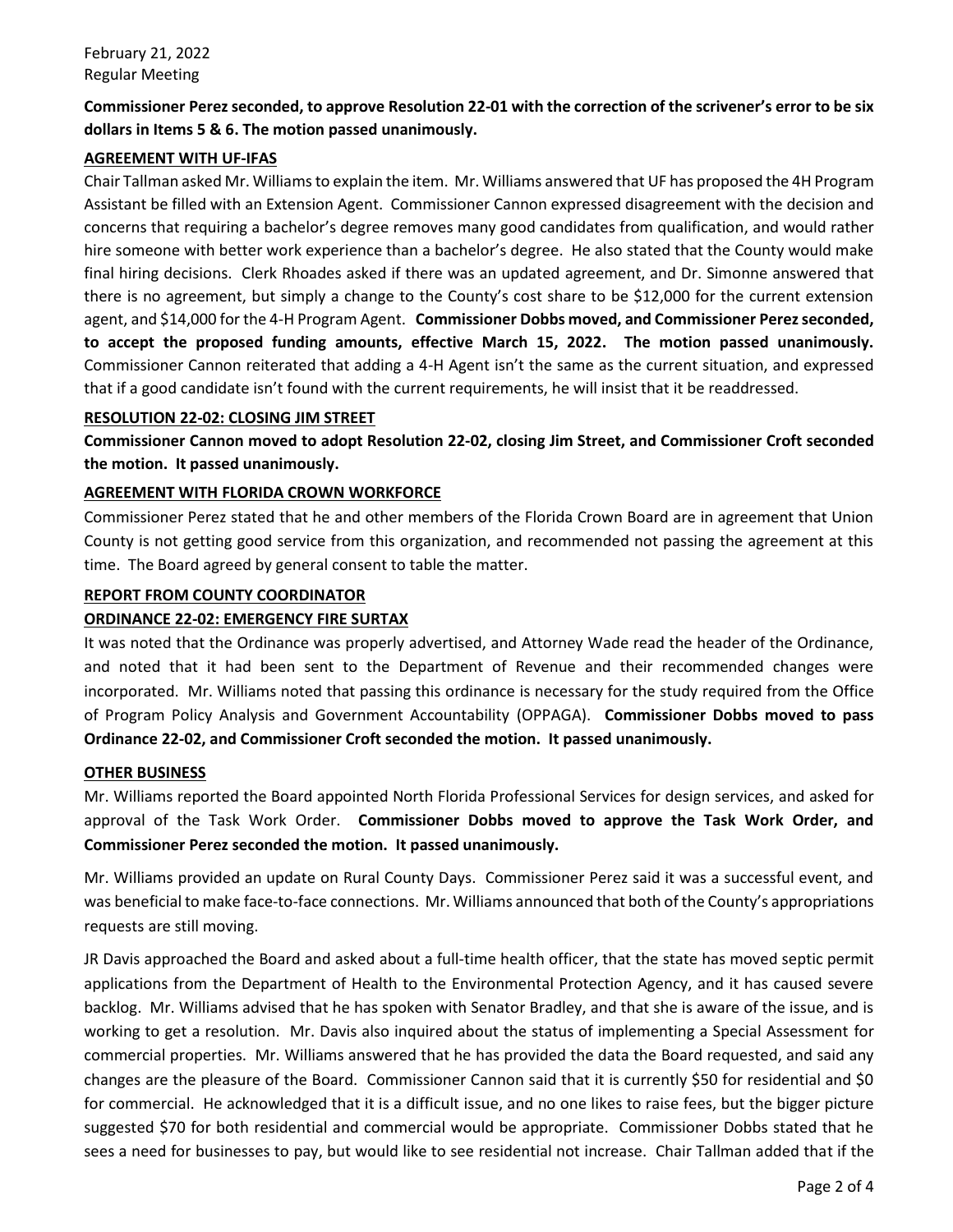February 21, 2022 Regular Meeting

1-cent surtax passes, they would both be eliminated, and noted that it hasn't increased since 1989. Commissioner Cannon said that an approximate number of 260 businesses would yield \$18,000, and the increase of \$20 for residential would yield \$30,000-\$35,000. Chair Tallman reiterated that it has been underfunded for years, and agreed with \$70 for all property owners, and Commissioner Perez also agreed. Mr. Williams noted that even at \$70, it is still lower than all surrounding counties. Commissioner Dobbs expressed that businesses should be more than residential. **Commissioner Cannon moved to change the amount of the Special Assessment for Rescue to \$70 for both residential and commercial, and directed Attorney Wade to draft Resolution 22-03 to codify this change. Commissioner Croft seconded the motion and it passed unanimously.**

Kim Hayes, Solid Waste and Animal Control Director, presented the Board with a new fee schedule for Animal Control, and indicated that the costs are increasing and she needs to cover the costs. **Commissioner Cannon moved to adopt the new fee schedule as presented, and Commissioner Dobbs seconded the motion. It passed unanimously.** Mrs. Hayes also added that mosquito control chemicals have been pushed back, and she's having to use ready-to-use chemicals, which is all that is available, but more expensive. Chair Tallman told her that the fish that eat mosquito larvae will be delivered the following week.

Shelton Arnold, Jr., Road Superintendent, approached the Board that a new motor grader is needed, as the lease is up for renewal. **Commissioner Dobbs moved to approve the requested motor grader lease. Commissioner Croft seconded the motion and it passed unanimously.**

Toby Witt, EMS Director, announced that he has applied for a grant for a new ambulance, with a 10% county match, and that he will be attending a workshop at the state office regarding the needs of rural counties. Mr. Witt also informed the Board that the Interlocal Agreement with Bradford County is hindering the operations of the department, and recommends it be terminated.

Luke Harlow, Extension Agent, said a Goat Show was held and was a great success, that a pesticide program is being held on the following night, that Promised Land Ministries is holding a family event in April that he will participate in, and he will also be participating in the LBES Career Day. He also noted that the Union County Livestock Fair is coming up in March. Mr. Harlow also thanked Mr. Arnold for the work the road department employees did on the retention pond at the Ag Building.

Mary Brown, Library Director, thanked Mr. Harlow for the program he held at the library for seniors.

# **REPORT FROM RUSSELL A. WADE, III, COUNTY ATTORNEY:**

Mr. Wade announced that the distribution methodology from the State regarding the opioid case is in the Governor's Office.

Chair Tallman asked Attorney Wade for any update regarding the HPS Case, and has answered that a date for mediation has been set for April 20.

Commissioner Cannon inquired about the Burkel case, and Attorney Wade answered that John Dickinson's office is handling the case. Mr. Williams added that information is needed from some individuals, but they are not cooperating, and Mr. Dickinson will need to take depositions to get the needed information.

### **REPORT FROM COUNTY COMMISSIONERS**

Commissioner Perez said Mr. Arnold does a great job. He also said he's getting calls regarding code enforcement, and also noted someone that lives next to the new bridge on CR-231 has called saying she cannot see oncoming traffic when turning onto CR-231. He also asked Mr. Williams about the status of a turn lane on CR-237 South on SR-100. Mr. Williams answered that the issue is on the radar for the next safety meeting with DOT.